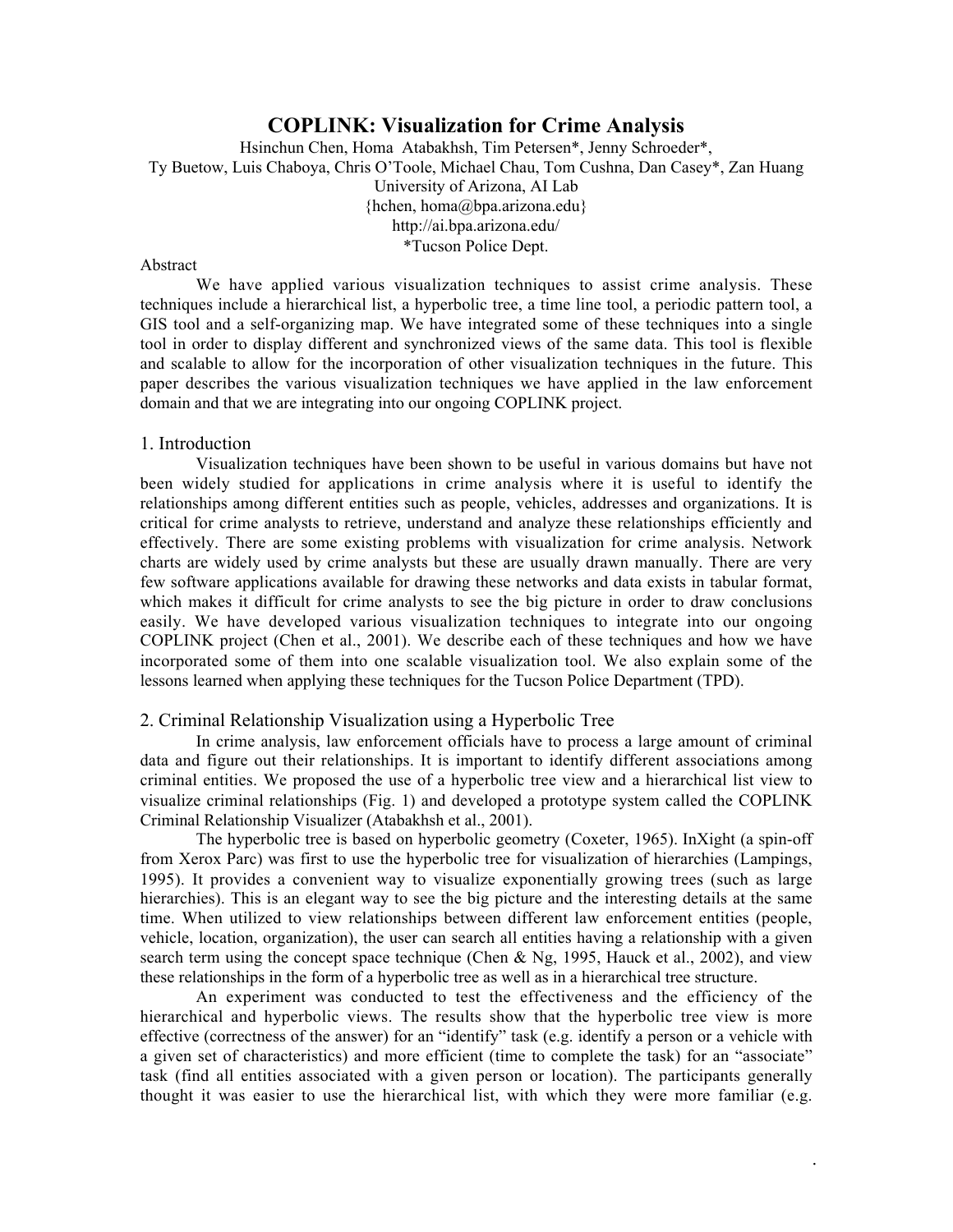hierarchical file systems). When asked about the usefulness of the two views, about half of the participants thought that the hyperbolic tree was more useful, while the other half thought otherwise. Our results indicate that both views can help in criminal relationship visualization. While the hyperbolic tree view performs better in some tasks, the users' experiences and preferences will impact the decision on choosing the visualization technique.

In addition to the hierarchal and hyperbolic views, we have developed other visualization techniques to use in law enforcement and crime analysis. From discussions with our partners at the Tucson Police Department, we have concluded that they would like to have various visualization tools since each tool has its own strengths and each can assist in solving a different type of problem. Other techniques we have experimented with are described in the next sections.

# 3. Spatio-Temporal Visualization for Crime Analysis

In order to visualize the data needed by crime analysts, we integrate three types of visualization techniques: a periodic view, a timeline view and a GIS view. Each technique has its own strength as follows: periodic visualization displays patterns with respect to time; timeline visualization displays characteristics of temporal data in a linear manner; GIS visualization displays information on a map and allows for spatial analysis of data. We combine these techniques into one tool, the Spatio-Temporal Visulizer (STV), to allow the same data to be examined from three different views simultaneously (Fig. 2).

The STV is a data visualization tool built on top of our ongoing COPLINK project (Chen et al., 2001). COPLINK provides a one-stop data access and search capabilities through an easy to use user interface, for local law enforcement agencies such as the Tucson Police Department (TPD). STV is intended to enhance COPLINK by providing an interactive environment where analysts can load, save, and print police data in a dynamic fashion for exploration and dissemination.

### 3.1. Design and Functionality

STV is built into a Java applet in a modular fashion. This was done with the intent that other types of views would be added in the future with relatively little work by taking advantage of object-oriented inheritance. One key advantage of an applet is that no software needs to be installed or maintained on analysts' machines. Queries are performed through a servlet to an Oracle database. Results are stored by a controller class and accessed by each STV view. On the backend, JDBC is used to connect to the COPLINK database. STV overcomes some of the disadvantages of other existing crime visualization tools by viewing three synchronized perspectives on the same data.

The control panel maintains central control over temporal aspects of the data. The timeslider controls the range of time viewed. Thus, the data may span six years, but the timeslider may be narrowed to focus on one year, or one month. This time window into the data may then be moved like a typical slider to incorporate new data points and exclude others. This slider was inspired by Lifelines (Plaisant, 1996) and by (Richter, 1999). Granularity, referring to unit of time, is controlled through a drop down menu. Currently, years, months, weeks, and days are implemented. Changing this option has the effect of re-labeling the timeline and altering the periodic patterns being examined. The overall time bounds are controlled through a series of drop down menus. Thus, while all data points may lie in a particular time span, a user can narrow focus to a subset of data based on time bounds.

The main purpose of the periodic view is to give the crime analyst a quick and easy way to search for crime patterns. The periodic view used in STV is similar to the one used in ReCAP (Brown, 1998), but overcomes some of its shortcomings. The circle represents time in the granularity the user chooses. It may represent a year, month, week or day. Within the circle there are sectors dividing it into different time periods within the granularity selected. The analyst also has the ability to change the granularity of the sectors. For example, the circle could be set to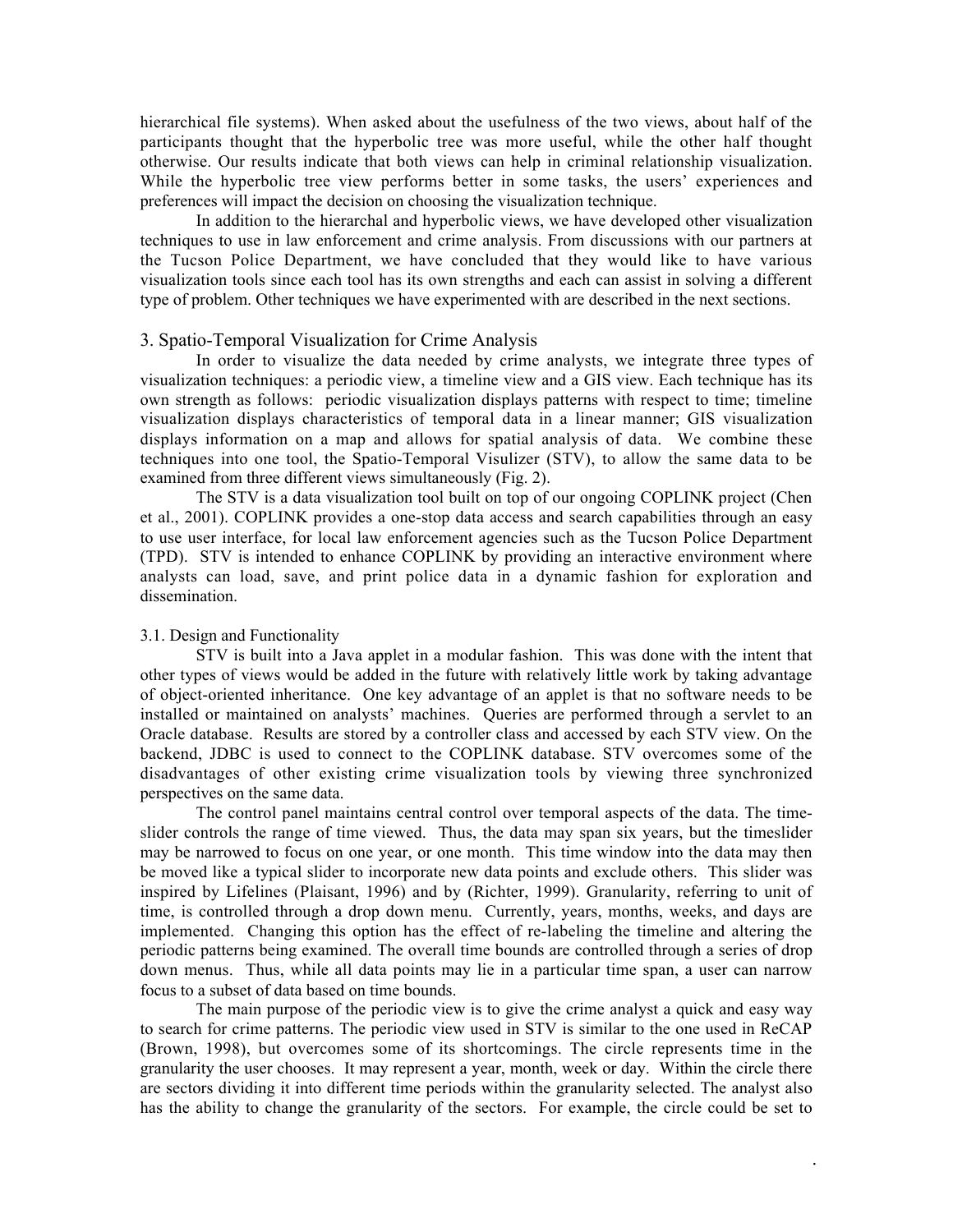year granularity and the sectors could be set to represent months, weeks, or even days. The advantage of this is that the analyst may see different patterns developing over the different time periods. Sectors are labeled to indicate their specific time interval. Data is represented using spikes within each time period. Rings with labels inside the circle represent quantity of data. Using the box plot method a crime analyst can easily determine if any spikes are outliers.

The timeline view is a 2D timeline with a hierarchical display of the data in the form of a tree. A specific time instant may be highlighted. When combined with the current granularity, all points in that time period are highlighted. For example, if the granularity is month and a point in June 1999 is selected, all data in June 1999 are highlighted. The tree view and timeline views of the data are coordinated such that expanding a node in the tree expands the data points viewed on the timeline. At the same time, data under a particular node in the tree is summarized in the timeline at that node's corresponding y-coordinate location. The time-slider controls the current timeframe viewed. This has the effect of allowing the user to slide across the timeline at various levels of detail. The tree view allows the user to see the data in a traditional and organized way.

The GIS view uses ESRI software (http://www.esri.com) and displays a map of the city of Tucson on which incidents can be represented as points of a specific color. The user can zoom in and out of the map. Zooming in allows for more streets to be displayed. Incidents may be selected by dragging a box around points on the map. This will narrow the information being displayed by all views, focusing on the selected incidents. The user can move backward and forward in the zoom history similar to an Internet browser. The view pronounces data points within the time period specified by the time-slider. Data points outside this period are faded. Data points highlighted in the timeline view are highlighted in the GIS view.

Although there are standalone visualization tools similar to each of the components implemented in STV, to the best of our knowledge there are very few tools that incorporate a timeline view simultaneously with a periodic tool as well as a GIS, to provide different and synchronized views of the same data set, as we have implemented in STV. Interaction between the three tools is one of the most important features of STV. Since each view is listening to the same data model, all views are reacting to the same events and settings. For example, when the time bounds are restricted, entities outside the time bounds are faded in the GIS view to represent their decreased importance, while the timeline and periodic views only display data that lies within the new bounds. STV views are visible concurrently, so users will not have to explicitly switch between views. Views can be enlarged and shrunk by use of split panes and scroll panes. Maps, tree structures and timelines appear intuitive to crime analysts who view screen shots of the tool, although no user study has been performed. The spiral view will require more explanation.

#### 3.2. Lessons Learned

Although the STV tool has not yet been deployed at TPD, we have been able to receive feedback regarding the tool from ten TPD crime analysts and from a detective. It is important for the STV tool to be assessed by these sources because it is the detectives and crime analysts who will be the primary users of the STV tool. Comments made by the detective and analysts throughout the initial development are summarized below.

From our first meeting with analysts, the options to load, save and print projects were expressed as high priorities. Once implemented, projects no longer needed to be recreated each time a user logged onto COPLINK. Similarly, the ability to produce a hard copy of information is often very desirable. These functions enable users to more easily incorporate STV into their analysis. Potential users of STV at the TPD have indicated that the ability to expand and constrict the data being displayed is important in searching for different crime patterns. For instance, an analyst may begin with a large number of incidents being displayed and then narrow them down to relevant incidents, or vice versa. They feel that the STV tool does this quickly and efficiently by means of the control panel and the GIS view. The STV tool will also allow police managers,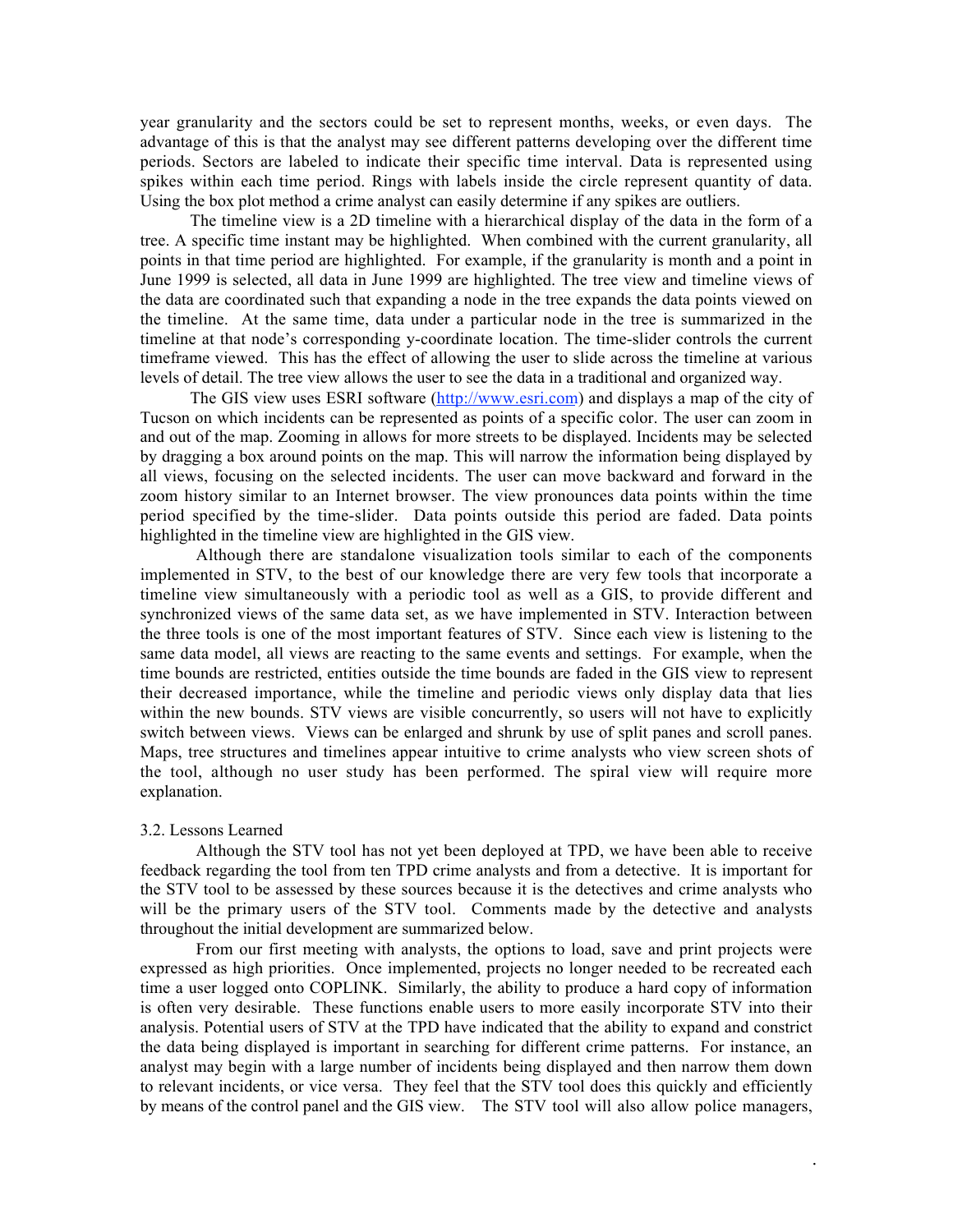along with the help of analysts, to discuss ongoing problems and trends. The analysts indicated this as an important strength because quite often the Police Chiefs and managers will want to see different aspects of crime trends "on the fly". The potential users have noted that they can easily learn to switch between the three different tools integrated into STV. A final strength that cannot be overestimated is STV's ability to abstract away tedious details of database searches and displays. Computers are excellent at these types of processes. By shifting an analyst's focus from a low level of computer interaction to a much higher level of patterns, causes, and effects of crime, STV increases the efficiency of analysis.

While most of the feedback we received from TPD was favorable, users have indicated certain areas of potential improvement for STV. The biggest concern is the limited customization that the tool currently supports. For instance, crime analysts may wish to add a note and reference it to an incident that is being visualized. They may also wish to add events to the data set that are not present in the databases or to customize the colors and shapes. For example, officers may want to have all robberies displayed by a green triangle, and all homicides displayed by a red circle. Size of data points was also expressed as a concern. A problem common to virtually all visualization techniques is that of labeling. Analysts recommended a variety of labels for data points, from standard text labels to balloon labels that appear on mouse hovers. The size and content of labels were also of interest.

Crime analysts and detectives express a need for having the ability to view the same set of data from different angles using different kinds of visualization techniques. Our Spatiotemporal visualization tool allows for this flexibility by incorporating different visualization techniques into one easy to use interface. We have investigated other visualization tools in addition to the ones described in the previous sections, to integrate into STV. One of these techniques is a self-organizing map described in the next section.

#### 3.3. Crime Visualization using a Self Organizing Map

We have used an artificial neural network based self-organizing map (SOM) developed by Kohonen (Kohonen, 1995) to cluster and visualize crime related data. Kohonen based the neural network on the associative neural properties of the brain. This network contains two layers of nodes: an input layer that represents the object features and a mapping layer in the shape of a twodimensional grid. The mapping layer acts as a distribution layer to summarize general feature patterns in the collection of objects. Each node in the input layer corresponds to one of the features of an object. Each node in the mapping layer is connected to all input layer nodes with certain link weights. Thus, the mapping layer node can be also represented as a feature vector in which link weights correspond to feature values. The SOM has attracted substantial research interests in a wide range of applications. SOM is an unsupervised learning mechanism that clusters objects having multi-dimension attributes into a lower-dimension space, in which the distance between every pair of objects captures the multi-attribute similarity between them. The input for the SOM algorithm is a set of objects with multiple attributes. Each object is represented as a vector of the attribute values and is referred to as an input in subsequent description.

Our SOM tool (Fig. 3) is opened through a modified version of COPLINK Connect and Detect. Currently, query results performed in Connect are stored into a flat file on the server side. A Java bean gets passed the file from a JSP page. The SOM gets the information from the bean as an input stream. The applet for SOM, separate from the STV applet, processes the information and visualizes the results. Using the SOM, we can cluster crimes based on different attributes (such as male or female criminal, crime type, location, date and time etc.) and view the various clusters on the colored background. Figure 3 illustrates an example of data on bank robberies in Tucson. In this example, the different shades of color represent different months and the clusters represent year (these can be easily changed to other attributes i.e. any data field in the database). The label on each point indicates the crime type but can be easily changed to other attributes.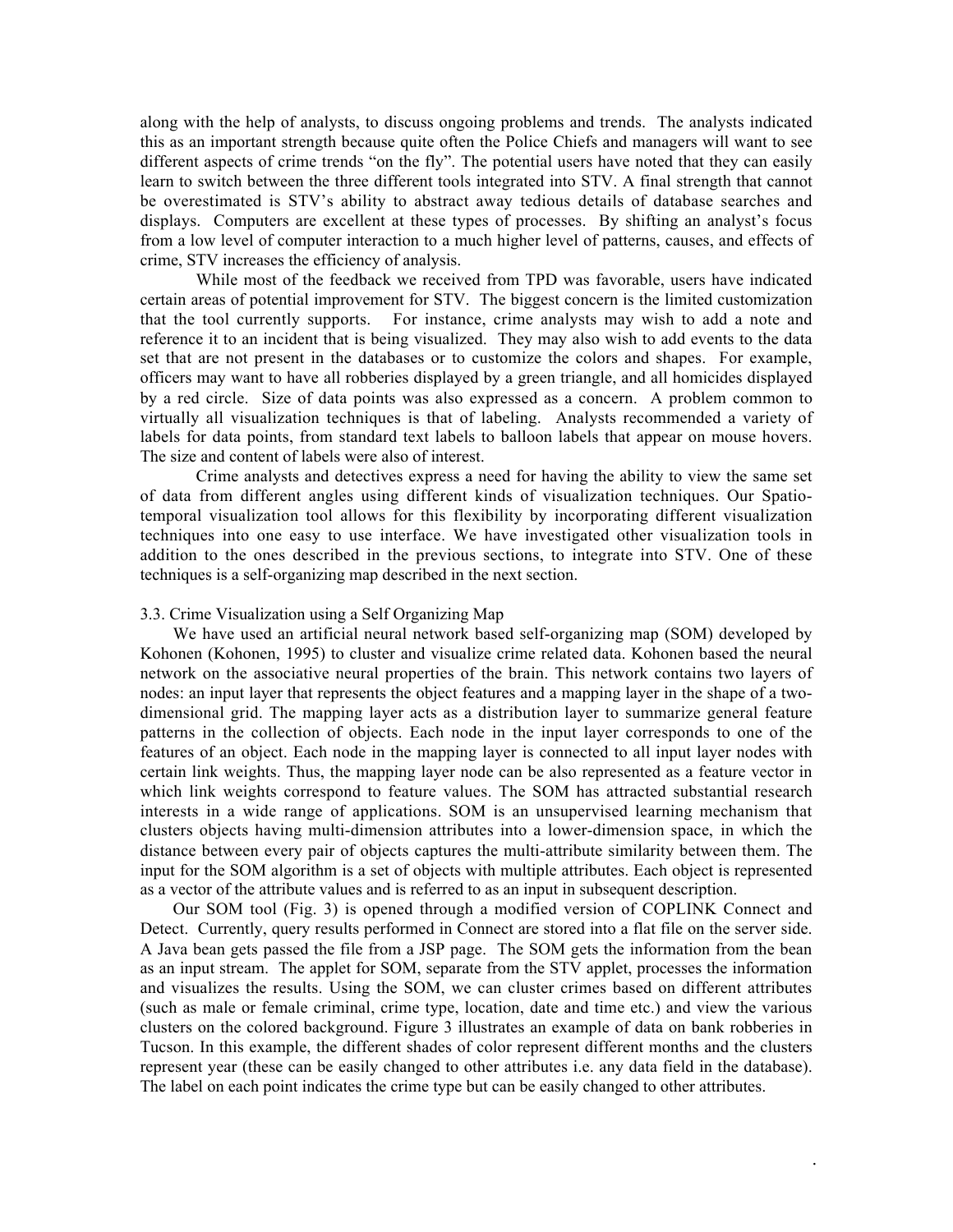## 4. Conclusions and Future Directions

Our partnership with the Tucson and Phoenix Police Departments for our ongoing COPLINK project, has shown that law enforcement is one application area that can benefit from better visualization techniques. We have applied various visualization methodologies to crime analysis. These techniques include a hierarchical display, a hyperbolic display, a timeline view, a GIS tool, a periodic pattern tool and a self-organizing map. Through our Spatio-Temporal Visualizer, we have shown that some of these views can be incorporated into one scalable and flexible tool that can display different views of the same data set simultaneously. There are many user interface features that are the wish lists of crime analysts who have seen this tool. For example, customization of color schemes, sorting by any of dozens of fields, and exotic labeling techniques are all seen as important features. In addition, analysts have expressed interest in automatic geographic hotspotting. Other analysis algorithms may also be applied. The Spatio-Temporal Visualization (STV) tool is scheduled to begin user studies at the TPD in March 2003. The plan is to have crime analysts use the STV tool in their daily activities in order to discover other strengths and areas for improvement. The experiences of crime analysts will provide valuable insights into future directions for the STV project. Other modules such as our hyperbolic tree crime relations visualizer and our SOM crime visualizer will also be incorporated into STV and tested at TPD.

# **References**

Atabakhsh H., J. Schroeder, H. Chen, M. Chau, J. Xu, J. Zhang, and H. Bi (2001). "COPLINK Knowledge Management for Law Enforcement: Text Analysis, Visualization and Collaboration," in *Proceedings of the National Conference for Digital Government Research (dg.o 2001)*, Los Angeles, California, May 21-23, 2001.

Brown, Donald E. (1998). "The Regional Crime Analysis Program (RECAP): A Framework for Mining Data to Catch Criminals," *Proceedings from IEEE.*

Chen H., J. Schroeder, R. Hauck, L. Ridgeway, H. Atabakhsh, H. Gupta, C. Boarman, K. Rasmussen and A. Clements (2003). "COPLINK Connect: information and knowledge management for law enforcement," *Decision Support Systems (DSS)*, Special Issue "Digital Government: technologies and practices," 34(3), 271-285.

Chen, H., D. Zeng, H. Atabakhsh, W. Wyzga & J. Schroeder (2003). "COPLINK: Managing Law Enforcement Data and Knowledge," *Communications of the ACM,* pp 28-34.

Coxeter H. S. M. (1965), Non-Euclidean Geometry. University of Toronto Press. 1965.

Lamping J. (1995) A focus+context technique based on hyperbolic geometry for visualizing large hierarchies. CHI proceedings 1995.

Kohonen, T., Self-Organizing Maps, Springer-Verlag, Berlin Heidelberg, 1995.

Plaisant, C., B. Milash, A. Rose, S. Widoff & B. Schneiderman (1996). "Lifelines: Visualizing Personal Histories," *ACM CHI '96 Conference Proceedings.* pp 221-227.

Richter H, J. Brotherton, G.D. Abowd & K. Truong (1999). "A Multi-Scale Timeline Slider for Stream Visualization and Control," *GVU Technical Report GIT-GVU-99-30.*

# **Acknowledgements**

This project has primarily been funded by the following grants:

NSF, Digital Government Program, "COPLINK Center: Information and Knowledge Management for Law Enforcement," #9983304, July 2000-June 2003, NSF, Information Technology Research, "Developing A Collaborative Information and Knowledge Management Infrastructure," NSF/IIS #0114011, Sept. 2001-Aug. 2004. We would like to thank the following people for their support and assistance during the entire project development and evaluation process: all members of the University of Arizona Artificial Intelligence Lab staff and specifically past and present COPLINK team members, The Tucson and Phoenix Police Departments.